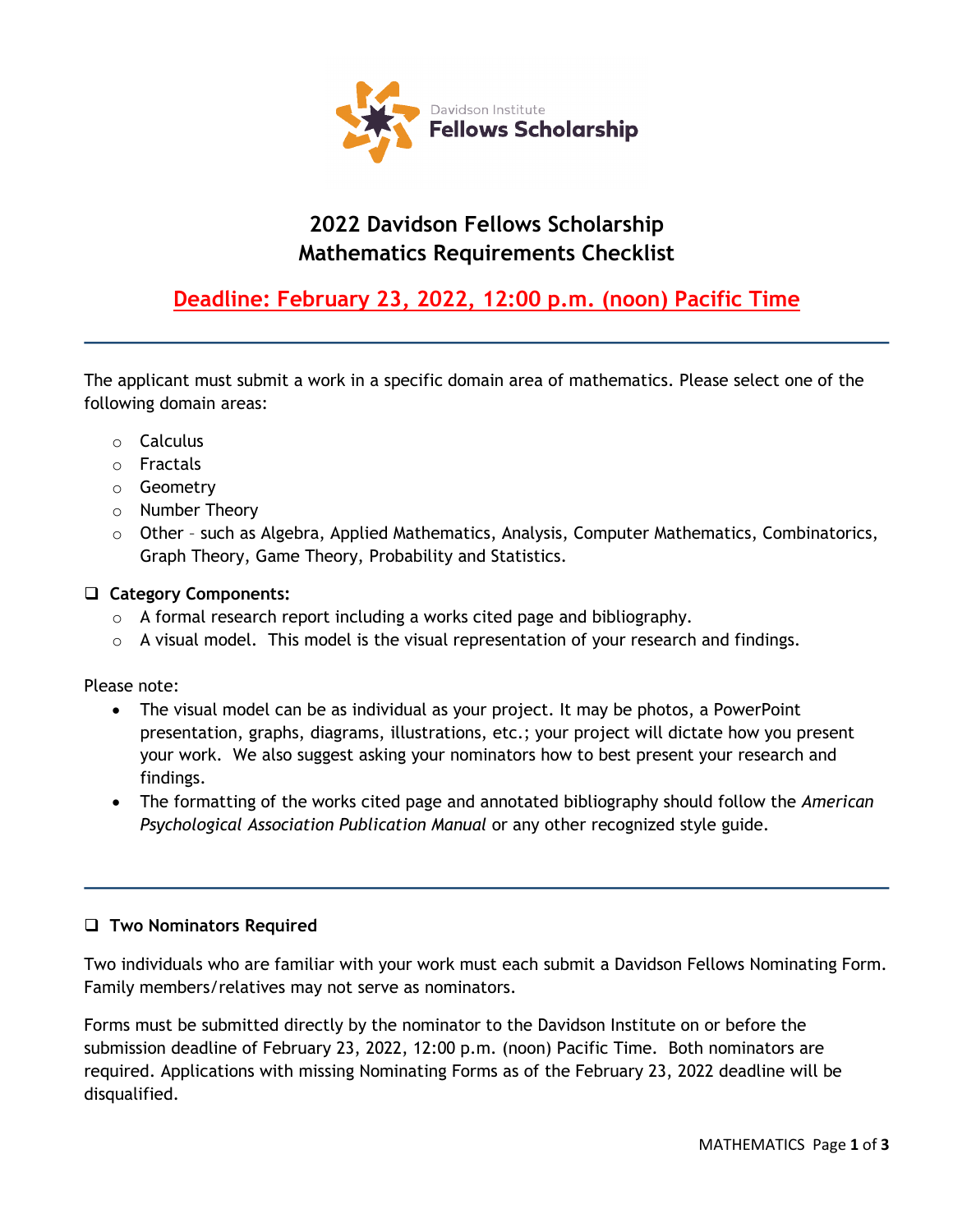

### **Attachments to the Davidson Fellows Application**

All attachments are to be completed by the applicant. The word count or length of the attachments is up to the applicant.

Note: Applicants in ALL categories must submit Attachments 1 through 3.

### **ATTACHMENT ONE:** Process Essay

- o **Part One**: Please answer the following questions:
	- What inspired you to pursue this work?
	- How much time (hours/days/months) did it take you to complete this work?
	- How did you organize the work that went into doing it?
	- What difficulties did you encounter and how did you handle them?
- o **Part Two**: Please answer the following questions:
	- Where was the work completed?
	- Who supervised your work? (Give names, titles, addresses, e-mail, and phone numbers)
	- What help have you received in doing this work?
	- List who helped you and what assistance he/she provided. (Please include individuals who offered equipment, ideas, critiques, materials, methodology, etc.)
- o **Part Three**: Please tell us how Covid-19 has impacted your work. Be candid! It is important for the judging panel to know how the pandemic shutdown affected your work.
	- Did Covid-related school/lab closures impact your research?
	- Have you been able to go back to school and/or lab? If not, where did/have you continue/d your work?
	- If the pandemic affected your research timeline, where do you think your research would be at this point had there not been a pandemic?
	- Did Covid impact your work in other ways?
	- If you have not been able to access your school/lab/other facilities and are submitting your project as it stood when your research locale was closed, please let us know.
	- Tell us about if or how you worked around Covid-related closures.
	- Is there anything else you'd like us to know?